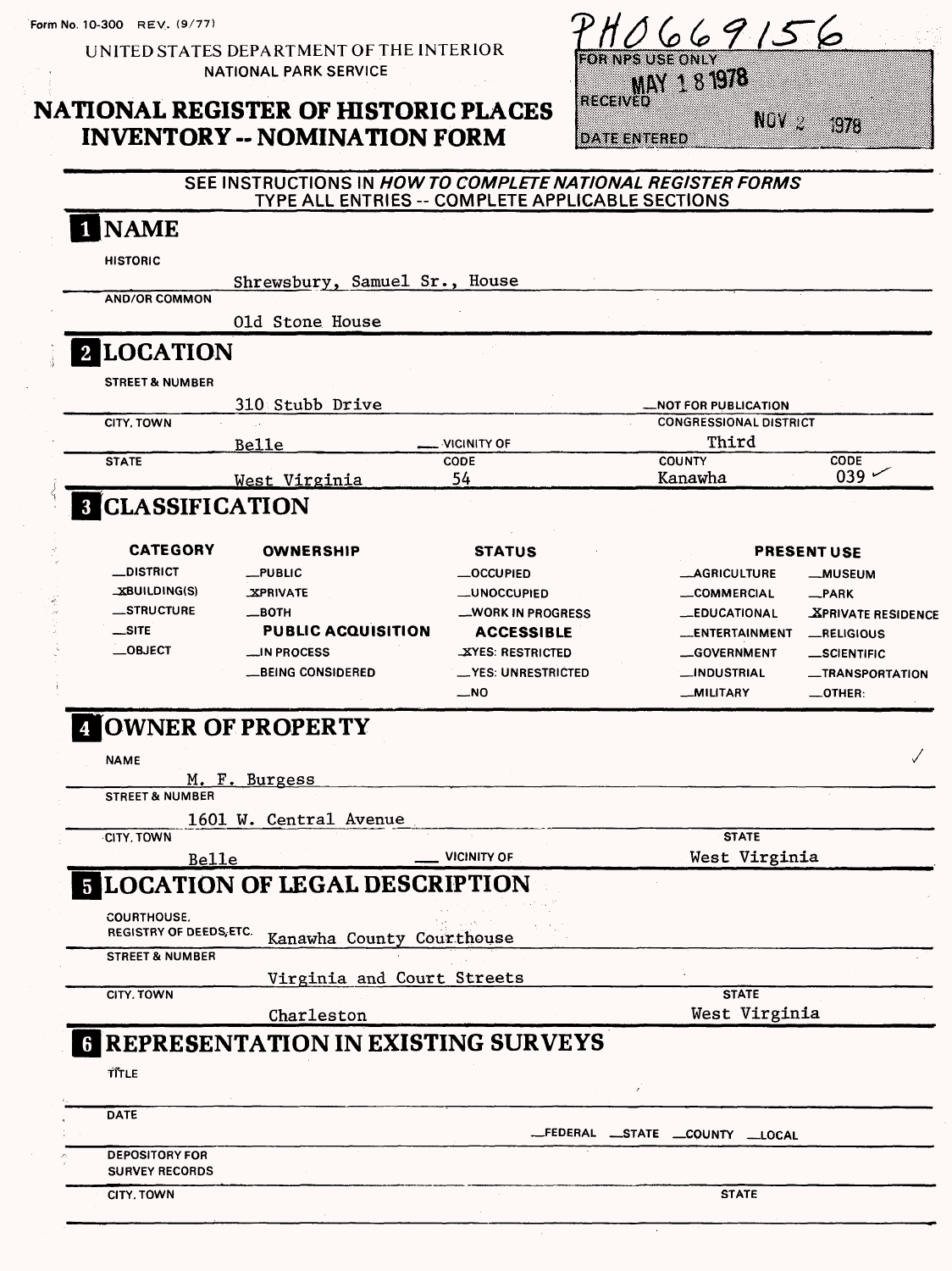## **DESCRIPTION**

**—EXCELLENT \_GOOD X.FAIR**

### **CONDITION**

**—DETERIORATED —RUINS \_UNEXPOSED**

|  | <b>CHECK ONE</b> |  |
|--|------------------|--|
|  |                  |  |

—UNALTERED **XALTERED** 

**CHECK ONE** 

 $X$ ORIGINAL SITE **MOVED** DATE\_

#### DESCRIBE THE PRESENT AND ORIGINAL (IF KNOWN) PHYSICAL APPEARANCE

The Old Stone House at Belle, also called the Samuel Shrewsbury, Sr., House, is located thirteen miles east of Charleston at Belle, Kanawha County, West Virginia. The house was built on a level tract between the Kanawha River and the old James River and Kanawha Turnpike (U.S. Route 60) that carried 19th century traffic from Richmond, Virginia, and points East, across the Blue Ridge and Allegheny Mountains to the Ohio River. Because of its early date and stone construction, the house was a quickly recognized landmark. With the growth of the area, particularly of the chemical industry at Belle after World War I, the Old Stone House lost its orientation as the community grew up around it. The disappearance of former byways relating to the house, in addition to identical fenestration and door openings of the two facades, has made it impossible to determine which of the sides of the building was the original entrance elevation.

The Old Stone House is a small single-pile stone building with a mediumpitched gable roof. The outstanding structural and decorative feature is the 18-inch thick coursed rubble walls and the large roughly dressed sandstone quoins that strengthen the building's corners. Interior end chimneys of sandstone rubble were also constructed, although only the southeast chimney has survived. Four fireplaces were thus provided, one for each room.

The southeast and northwest elevations are three bays each with a door centered in each facade. Rectangular attic windows flank the interior end chimneys in both gable ends of the building. The southeast doorway is surmounted with a rectangular transom. The window and door openings of the Old Stone House are headed with flat stone arches. The entire house measures approximately 37 feet across the front and 25 feet along the sides.

A narrow center hall, dividing the house front to rear, separates the two lower and two upper rooms. A single-flight stair rises to the second floor. Mortised and tenoned timbers and cross beams secured with wooden pegs form the truss system of the roof, an indication of 19th century building customs, but not proof that the beams form part of the original roofing system. Mortise and tenon technology was in wide use throughout the 19th century.

Woodwork in the house has been altered, removed or replaced with later substitutes, probably dating from late antebellum times. A shed porch, perhaps of turn-of-the-century vintage, was added to the house, enclosed in part, and later extended to provide extra rooms for 20th century owners.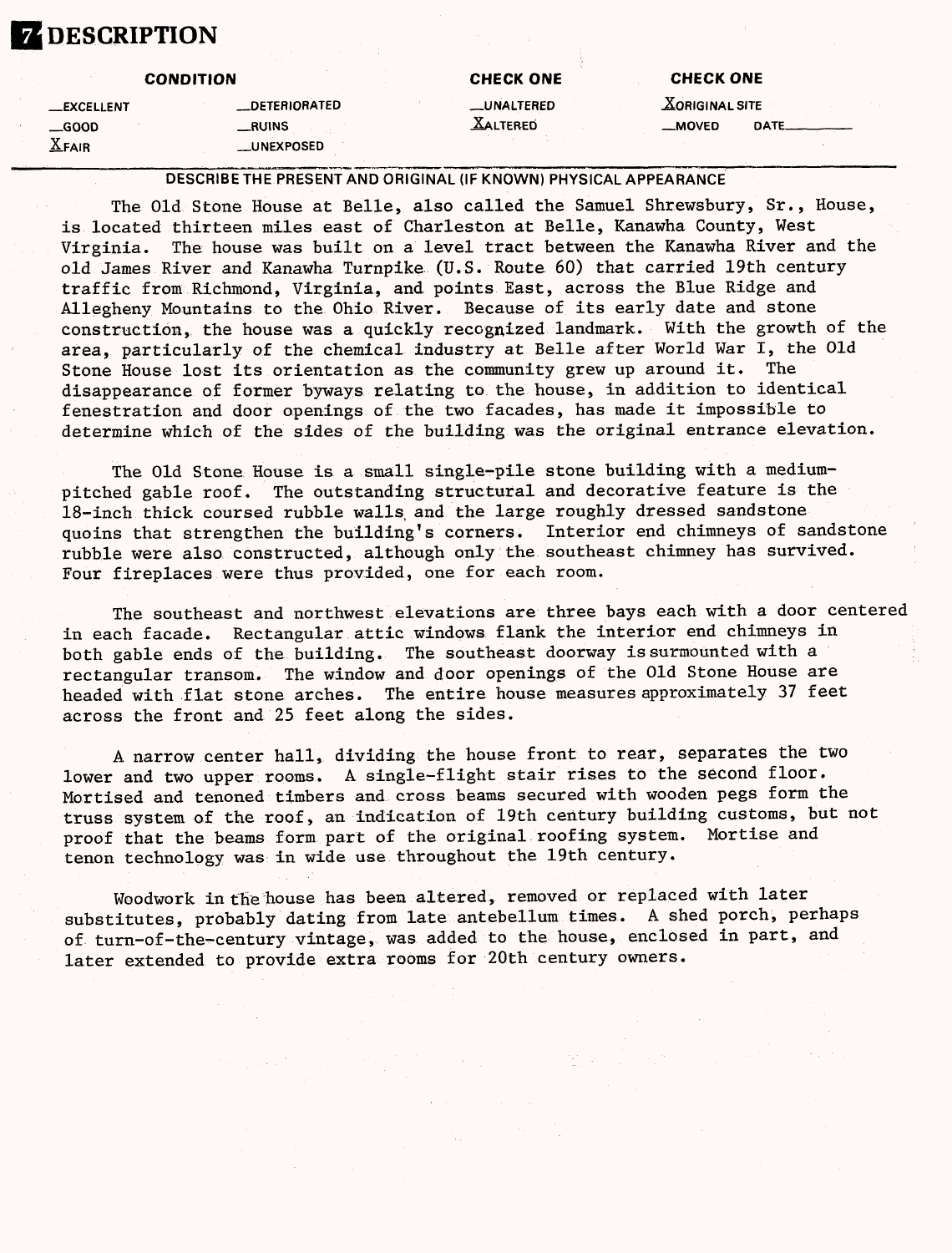### **[1 SIGNIFICANCE**

| <b>SPECIFIC DATES</b> | 1810<br>c.                    | <b>BUILDER/ARCHITECT</b>                         | Samuel Shrewsbury, Sr. |                                  |
|-----------------------|-------------------------------|--------------------------------------------------|------------------------|----------------------------------|
|                       |                               |                                                  |                        |                                  |
|                       |                               | $\Box$ NVENTION                                  |                        |                                  |
| __1900-               | COMMUNICATIONS                | <b>__INDUSTRY</b>                                | _POLITICS/GOVERNMENT   | _OTHER (SPECIFY)                 |
| X.1800-1899           | _COMMERCE                     | <b>XEXPLORATION/SETTLEMENT</b>                   | -PHILOSOPHY            | -TRANSPORTATION                  |
| —1700-1799            | __ART                         | __ENGINEERING                                    | __MUSIC                | $\overline{\phantom{a}}$ THEATER |
| $-1600-1699$          | <b>XARCHITECTURE</b>          | $\equiv$ EDUCATION                               | _MILITARY              | <b>LSOCIAL/HUMANITARIAN</b>      |
| $-1500-1599$          | <b>__AGRICULTURE</b>          | $\_ECONOMICS$                                    | <b>LITERATURE</b>      | _SCULPTURE                       |
| $-1400-1499$          | <b>ARCHEOLOGY-HISTORIC</b>    | CONSERVATION                                     | $\equiv$ LAW           | $\_$ SCIENCE                     |
| <b>_PREHISTORIC</b>   | <b>ARCHEOLOGY-PREHISTORIC</b> | COMMUNITY PLANNING                               | LANDSCAPE ARCHITECTURE | RELIGION                         |
| <b>PERIOD</b>         |                               | AREAS OF SIGNIFICANCE -- CHECK AND JUSTIFY BELOW |                        |                                  |
|                       |                               |                                                  |                        |                                  |

#### STATEMENT OF SIGNIFICANCE

The Old Stone House at Belle, Kanawha County, West Virginia, is a significant example of trans-Allegheny pioneer architecture. Its heavy sandstone coursed rubble walls are unusual for the locale where most habitations were constructed of hewn hardwood logs from the virgin forests. The choice of durable materials was a reflection of the prominence of the Shrewsburg brothers, Samuel, John and Joel who settled on the land, and of their determination to permanently reside in the Great Kanawha Valley,

The Shrewsburys acquired their Kanawha tract from Col. John Dickinson, a prominent Virginia gentleman who fought the British, at the Battle of Cowpens; and the Indians at the Battle of Point Pleasant. Col, Dickinaon patented large tracts in western Virginia and Kentucky, including the famous Salt Licks at the mouth of Campbell's Creek in the Kanawha Valley. Samuel and John Shrewsbury married daughters of Col. Dickinson who left the brothers, in 1796, a 704 acre tract that included both hill and bottom land on the north side of the Kanawha River east of Charleston. This property was called the "Pioneer Property" in the early landbooks.

In May 1798, Samuel and John left for western Virginia with their wives, children, slaves, household goods and other possessions loaded upon wagons.

Samuel and John Shrewsbury built temporary log houses and cleared part of their lands. Shortly thereafter they became very active in the booming salt business of the Kanawha Valley that centered in the region of their property. The Shrewsburys thus acquired additional property and some wealth.

Samuel Shrewsbury built circa 1810 a stone house on his original tract amidst a walmut grove that tradition says supplied the building with interior woodwork and wainscoting. The house witnessed a growing movement of traffic along the east-west artery between Richmond and the Ohio Basin called the James River and Kanawha Turnpike. Aside from the large numbers of settlers passing along both banks of the river, herdsmen and salt wagon drivers passed by almost daily. The stage coach service between Lewisburg and Charleston was well established by the late 1820s when the right side of the Kanawha River was the favored route, Ϋ́.

Formal division of the 704 acre Shrewsbury tract occurred in 1830 when Samuel and John, who lived on the land peacefully together for many years, decided to provide land for their respective heirs. The old house subsequently remained in the hands of Shrewsbury descendants until the late 19th century.